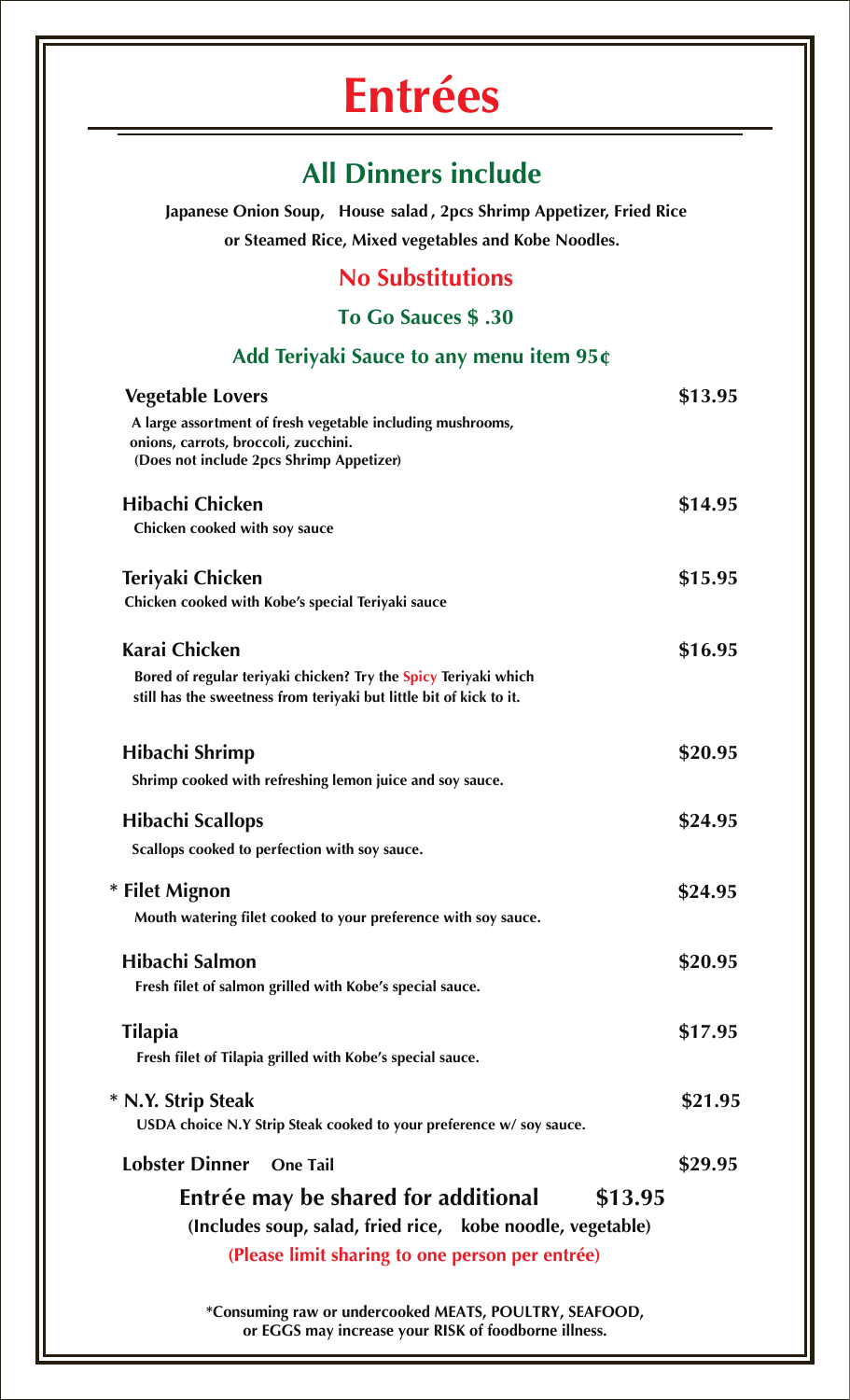#### **All Combinations, and Kobe Special Dinner Include**

**Japanese Onion Soup, House salad 2pcs Shrimp Appetizer, Fried Rice or Steamed Rice, Mixed vegetables and Kobe Noodles.**

#### **No Substitutions**

#### **Add Teriyaki Sauce to any menu item 95¢**

| <b>Chicken &amp; Shrimp</b>   | \$18.95 |
|-------------------------------|---------|
| <b>Chicken &amp; Scallops</b> | \$22.95 |
| Chicken & Lobster Tail        | \$27.95 |
| <b>Shrimp &amp; Scallops</b>  | \$23.95 |
| Shrimp & Lobster Tail         | \$29.95 |
| * N.Y. Steak & Chicken        | \$20.95 |
| * N.Y. Steak & Shrimp         | \$22.95 |
| * N.Y. Steak & Scallops       | \$24.95 |
| * N.Y. Steak & Lobster Tail   | \$29.95 |
| * Filet Mignon & Chicken      | \$23.95 |
| * Filet Mignon & Shrimp       | \$25.95 |
| * Filet Mignon & Scallops     | \$27.95 |
| * Filet Mignon & Lobster Tail | \$33.95 |
| Scallops & Lobster Tail       | \$33.95 |

## **Kobe Special Dinner**

| Kobe Yashi | N.Y Steak, Shrimp and Chicken    | Per person<br>\$27.95 | For two<br>\$49.95 |
|------------|----------------------------------|-----------------------|--------------------|
| Ninja      | Shrimp, Scallops and N.Y. Steak  | \$29.95               | \$54.95            |
| U &        | Lobster Tail, Shrimp, Scallops   | \$37.95               | \$68.95            |
| $*$ Hero   | Lobster Tail, Shrimp, N.Y. Steak | \$35.95               | \$64.95            |

#### **Upgrade to Filet Mignon for only \$4 more**

**\*Consuming raw or undercooked MEATS, POULTRY, SEAFOOD, or EGGS may increase your RISK of foodborne illness.**

#### **Gratuity**

**Following Japanese custom, your tip will be shared by your personal chef and server An 18% gratuity may be added to the checks of parties of 5 or more. A 20% gratuity may be added to the checks of parties of 12 or more. An 18% gratuity may be added for any meals purchased with a coupon.**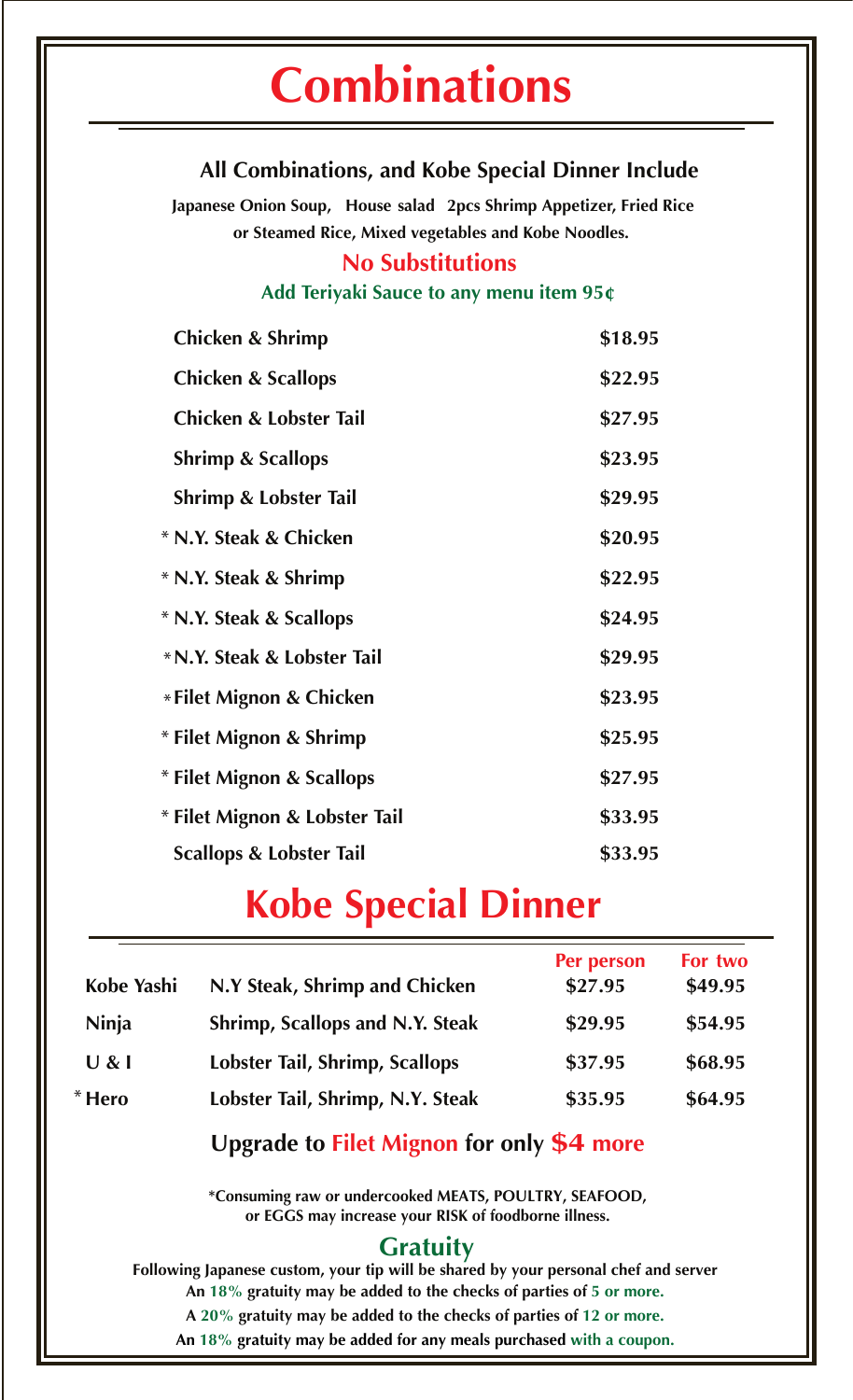### **Early Bird Special**

**Shrimp & Chicken \$15.95 Steak & Chicken \$16.95 Steak & Shrimp \$17.95 Mon - Fri Only 4:00 pm to 5:30pm**

**Dinners include Soup, Salad, Fried Rice, Vegetables and Noodles.** 

**Upgrade to Filet Mignon for Additional \$4.00**

**No Sharing. Can not combine with any other offers, coupons, or Restaurant.com certificates. NO SUBSTITUTIONS. \*This offer not valid on Holidays including Valentine's Day**

# **Children's**

**(For Children 10 & Under)**

| <b>Includes: Soup, Fried Rice &amp; Noodle</b><br>You can substitute Salad or Vegetables for \$1.00 More |         |
|----------------------------------------------------------------------------------------------------------|---------|
| Teriyaki Chicken                                                                                         | \$9.50  |
| Hibachi Chicken                                                                                          | \$8.50  |
| Hibachi Shrimp                                                                                           | \$9.95  |
| Hibachi N.Y Steak*                                                                                       | \$10.50 |
| <b>Filet Mignon*</b>                                                                                     | \$13.50 |
| There is a \$5.75 Sharing Charge for Children 10 & Under<br>which includes Soup, Fried Rice & Noodle     |         |
| (Shared child's entrée one per entree.)                                                                  |         |

# **Senior's Menu**

| (For Seniors 65 and over. No Coupons)<br><b>Includes: Soup and Salad, Fried Rice and Vegetables</b> |         |
|-----------------------------------------------------------------------------------------------------|---------|
|                                                                                                     |         |
| Teriyaki Chicken                                                                                    | \$11.95 |
| <b>Hibachi Chicken</b>                                                                              | \$10.95 |
| Hibachi Shrimp                                                                                      | \$13.95 |
| Hibachi Salmon                                                                                      | \$16.95 |
| Hibachi N.Y Steak*                                                                                  | \$14.95 |
| <b>Filet Mignon*</b>                                                                                | \$16.95 |



#### **Special Ocassions At Kobe Hero**

**Come enjoy your special night with us at Kobe's. Our gift to you is a special song,along with a dessert and handmade Japanese hat.** 

#### **Seafood Warning**

**If you have an allergy to seafood, you should not eat any of the foods prepared in this restaurant.**

**We cannot guarantee that our food will be free from all traces of seafood. \*Consuming raw or undercooked MEATS, POULTRY, SEAFOOD, or EGGS may increase your RISK of foodborne illness.**